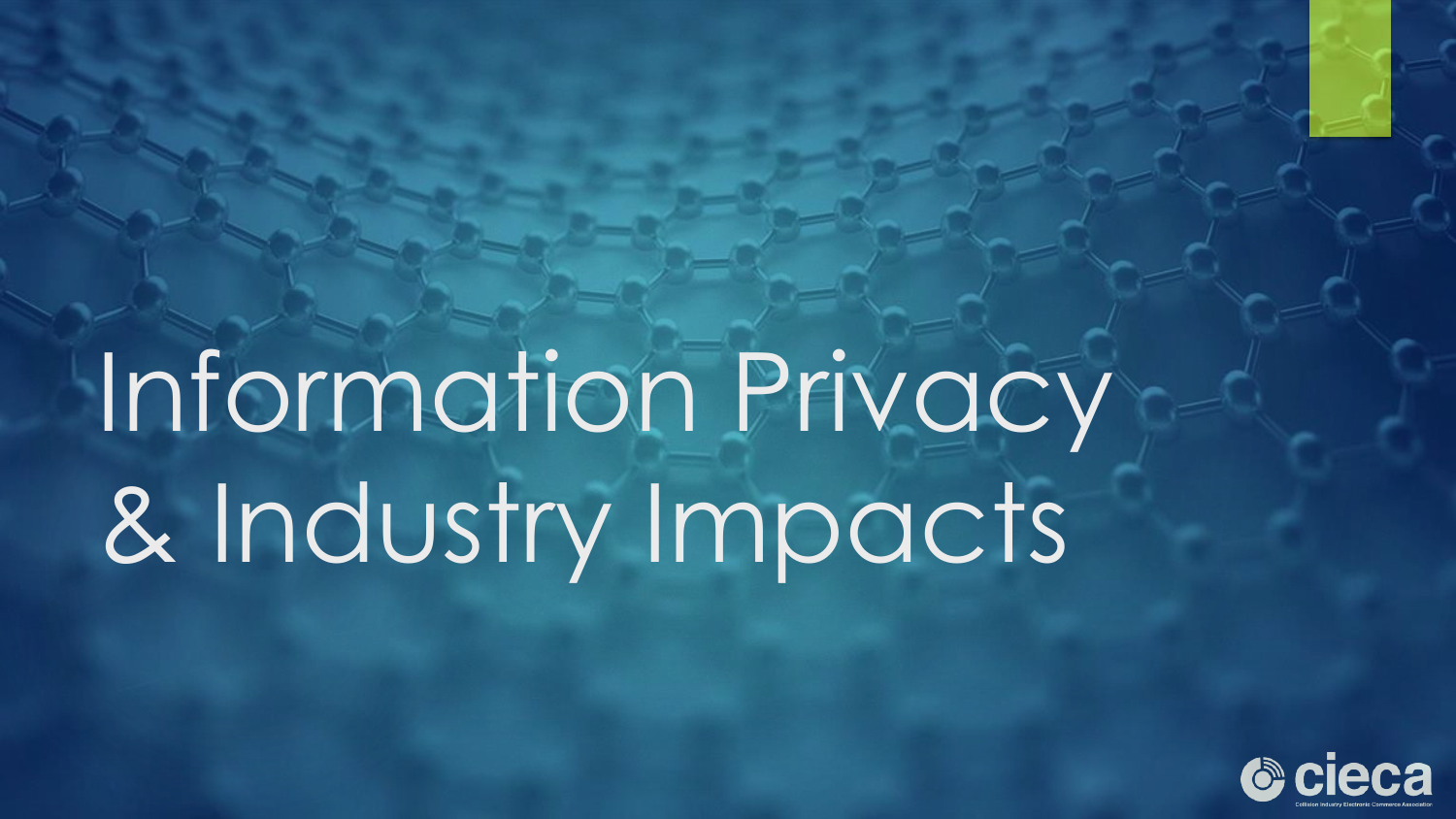

## Brandon Laur *Vice President, Client Experience*

- 12 Years at CCi, started straight out of school.
- BA in Marketing & Organizational Behavior.
- Various positions from Support to Development.
- Facilitating industry groups for 10+ years.
- Passion for the ACE and the people within it.

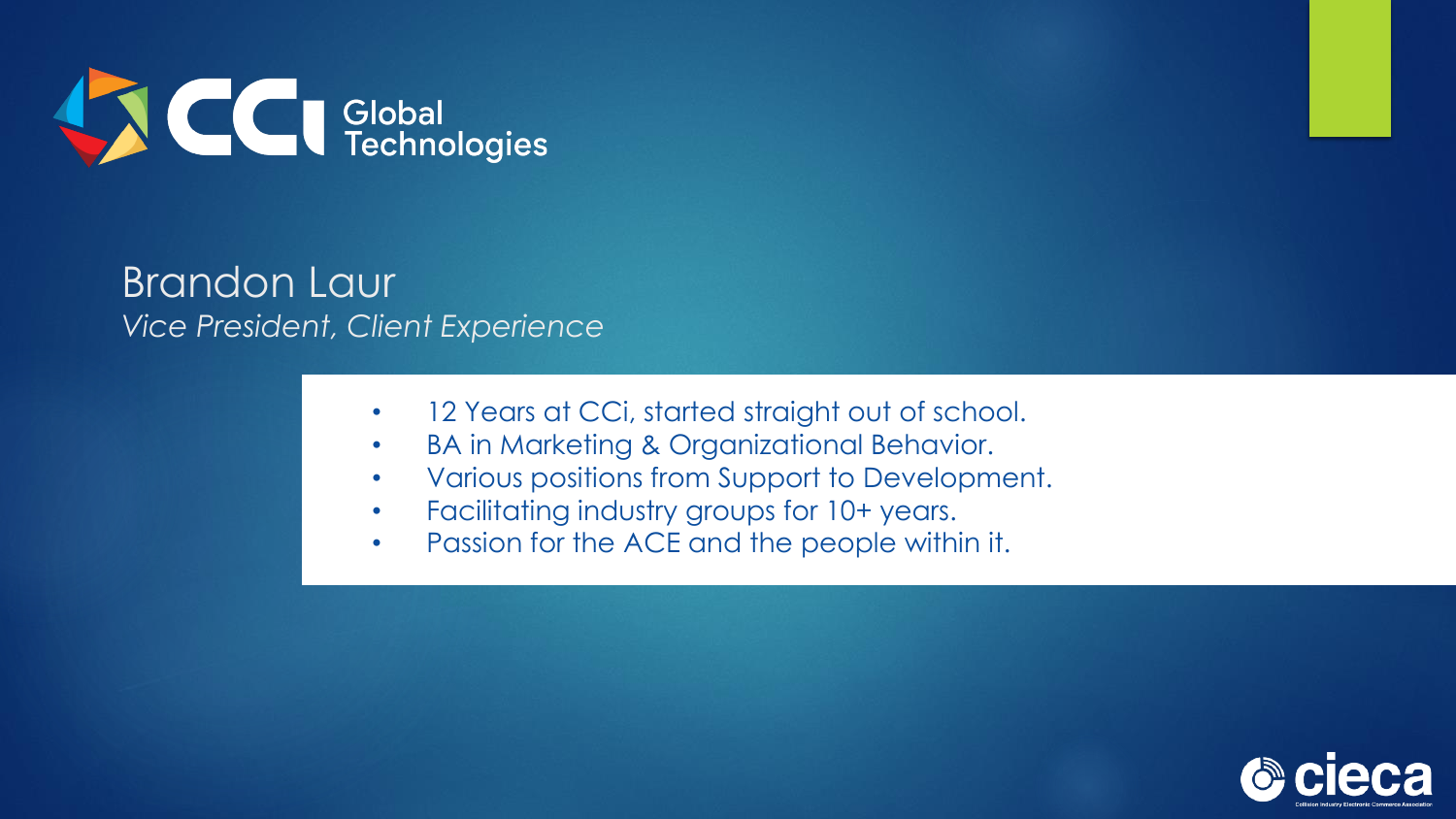

## Steve Driz *Chief Information Security Officer (CISO)*

- Over 25 years of hands-on experience bridging business and technology
- Bachelor in Computer Science, and Executive MBA from the UofT
- Prestigious professional designations I.S.P and ITCP by the Canadian Information Processing Society
- Exposure to information and cybersecurity from the early 90s
- Help variety of key executive positions in various industries
- Contributed to the success of several start-ups in the Fintech industry

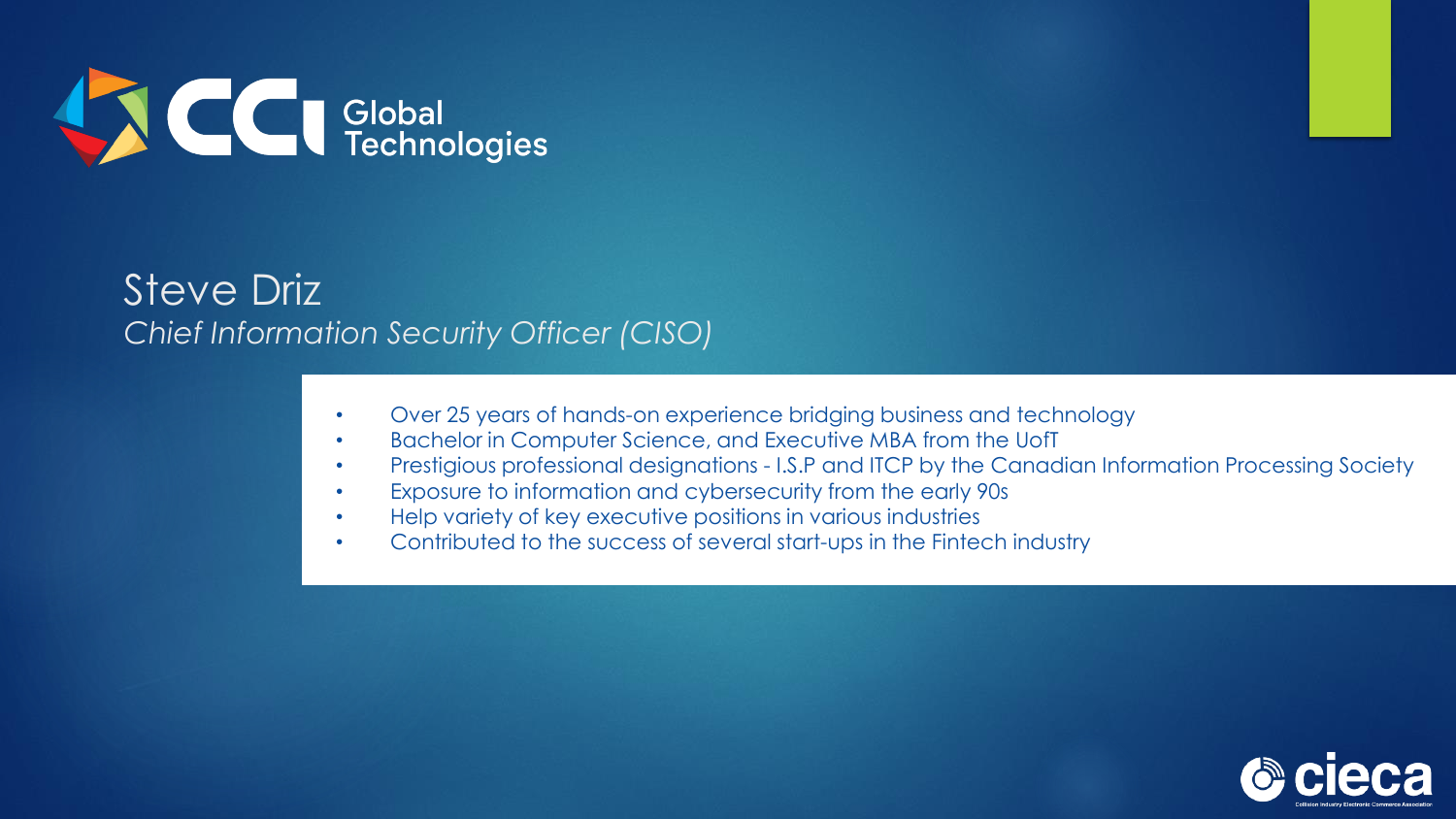



### Vision:

respect - collaboration - trust

To be the most trusted source for data aggregation, analytics, and performance improvement for the valued stakeholders in the auto claims economy.

### Locations:

Head Office: Hamilton, ON Regional Offices: Stoney Creek, ON Vancouver, BC Milton Keynes, UK

## Digital Product Suite:

- Secure Data Interfacing **Canadian Constructs** Business Intelligence
- 
- 
- Solution Integration **Access 2018** Tailored Software Services

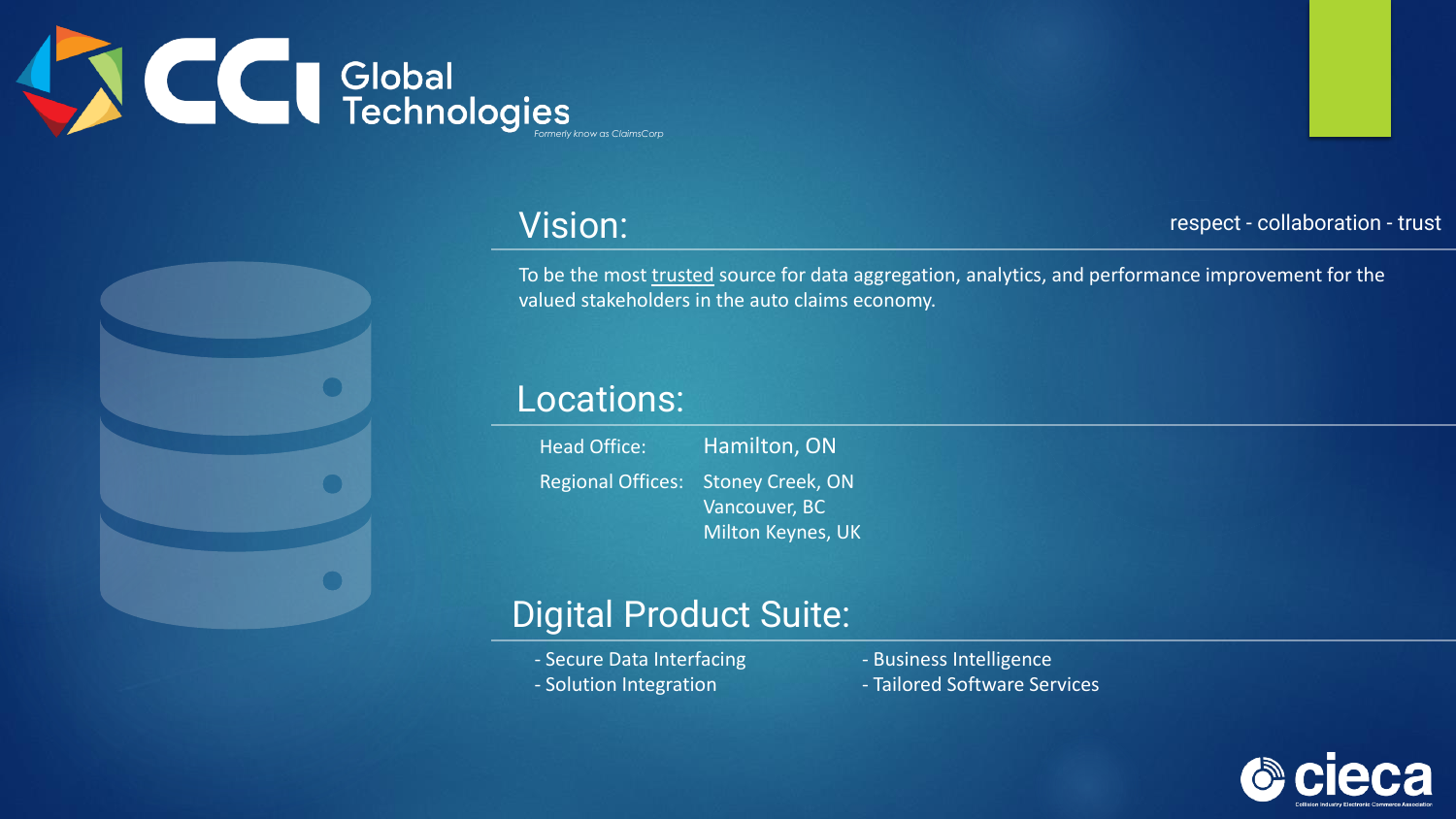Information Privacy & Industry Impact

## 1. Cybersecurity 2. Automotive Value Chain Impact

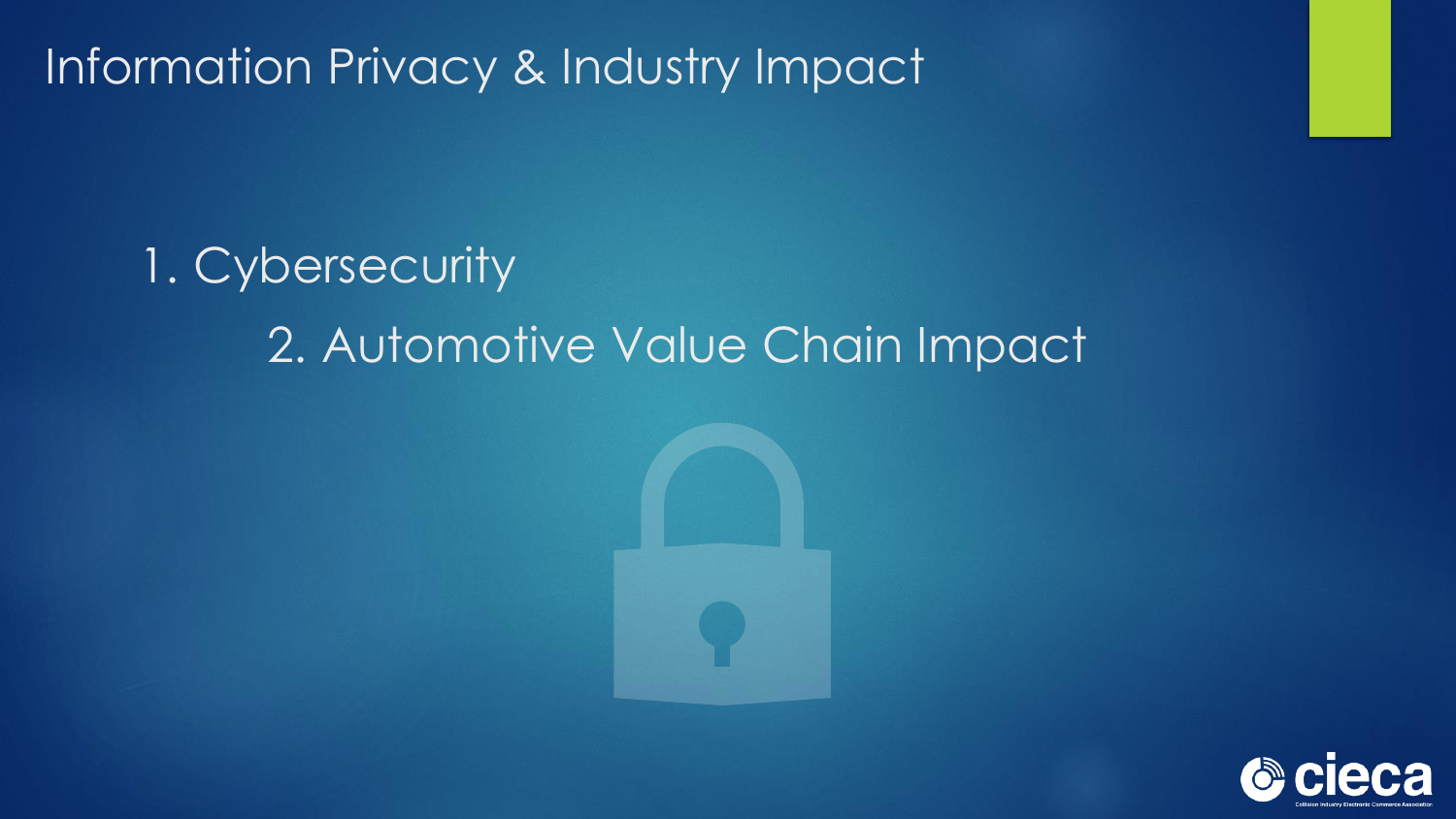## First, what is Cybersecurity?

Cybersecurity is the application of technologies, processes, and controls to protect systems, networks, programs, devices, and data from cyber attacks.

It aims to reduce the risk of cyber attacks and protect against the unauthorized exploitation of systems, networks, and technologies.

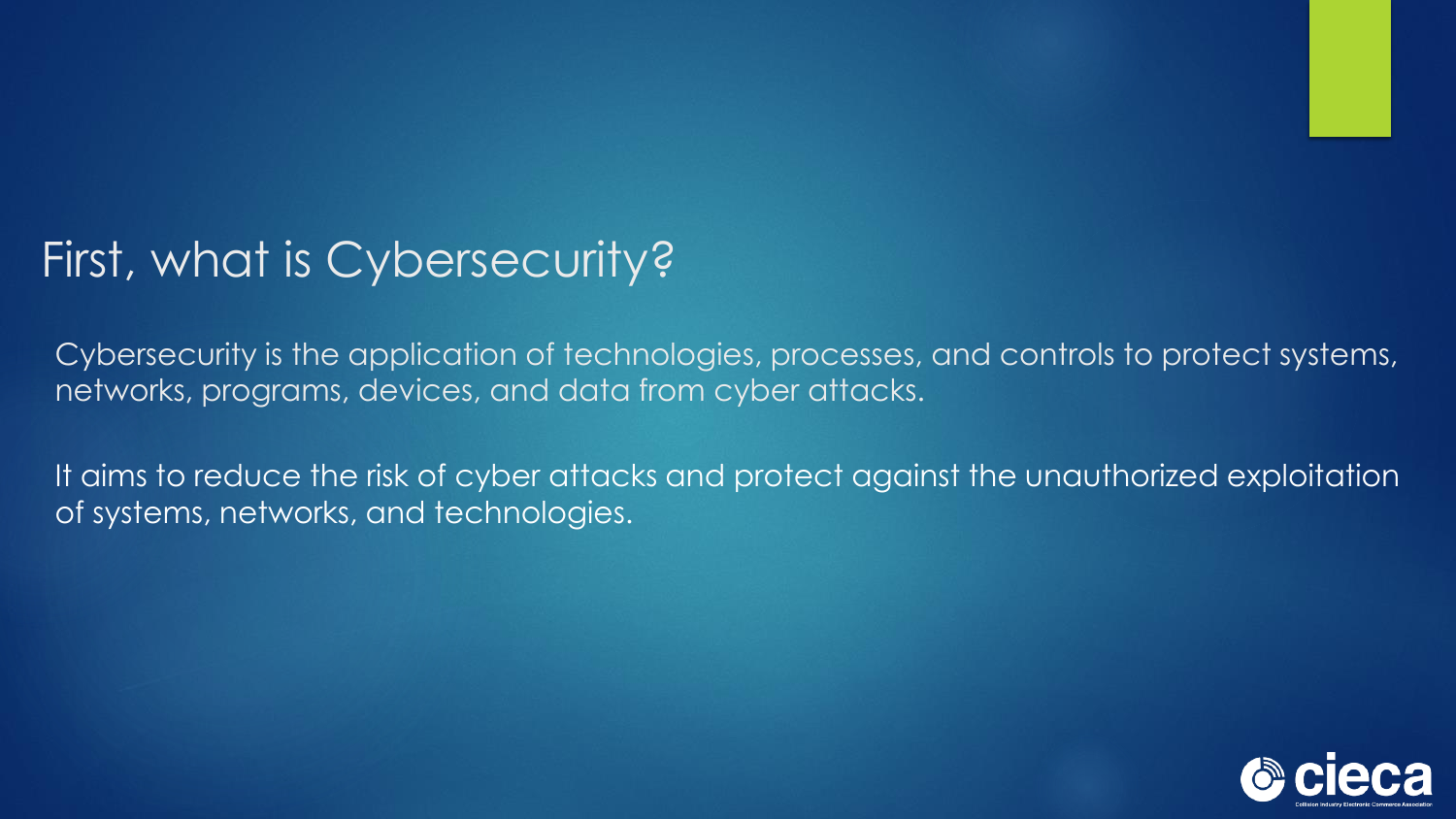#### Important Components







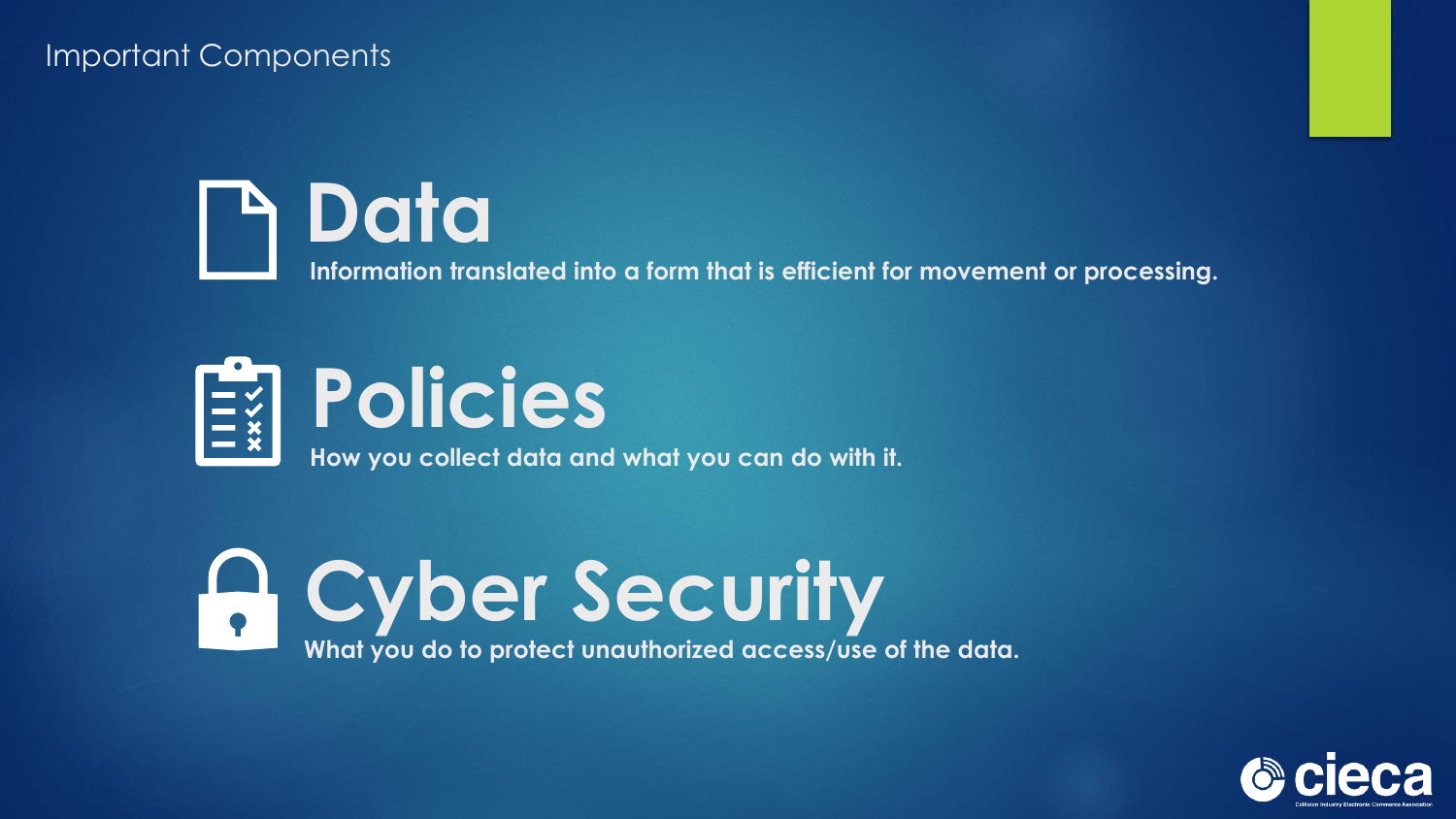#### **Data Privacy and Security Trends - 2021**

- o Working remotely has increased exposure
- o Authentication Abuse
- o Insider Threats
- o Ransomware Attacks
- o Supply Chain Attacks
- o Zero Trust
- o The need for Extended Detection and Response (XDR)
- o Cyber Insurance

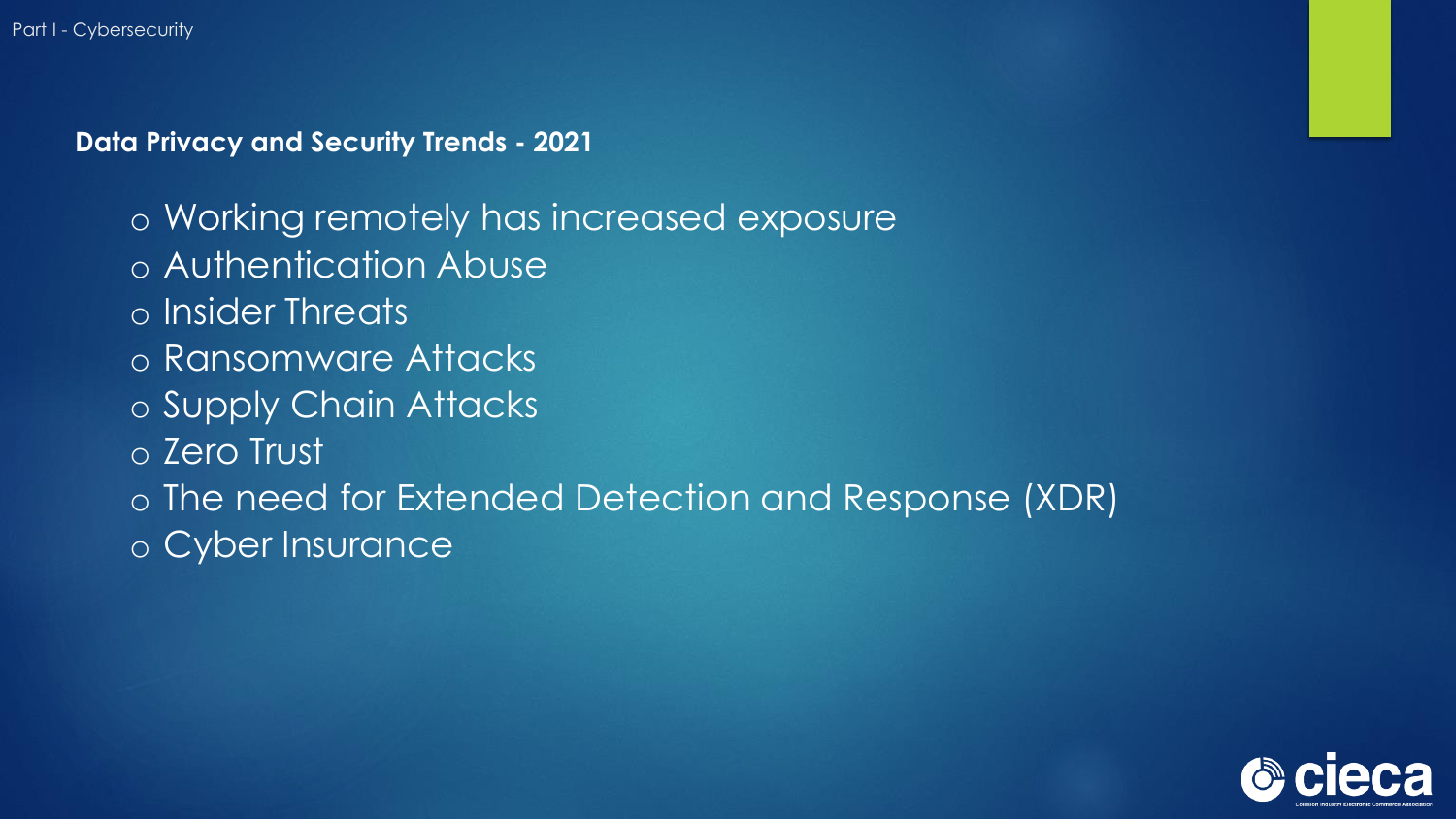#### **Data security is more important now than ever before as we face a number of challenges.**

- o Data is the world's most valuable resource and is at the core of business operations.
- o Data volumes in need of protection are growing at explosive rates.
- o Data creation, processing, and storage are increasingly done at growing complexity and making data flows harder to track.
- o Ever-greater computing power and artificial intelligence are widely accessible, allowing cyber criminals to target businesses more effectively than ever before.
- o Any organization that uses modern day technology must acknowledge the risk of cyber threats, which is why addressing this risk is more crucial than ever before for the health and operation of businesses.

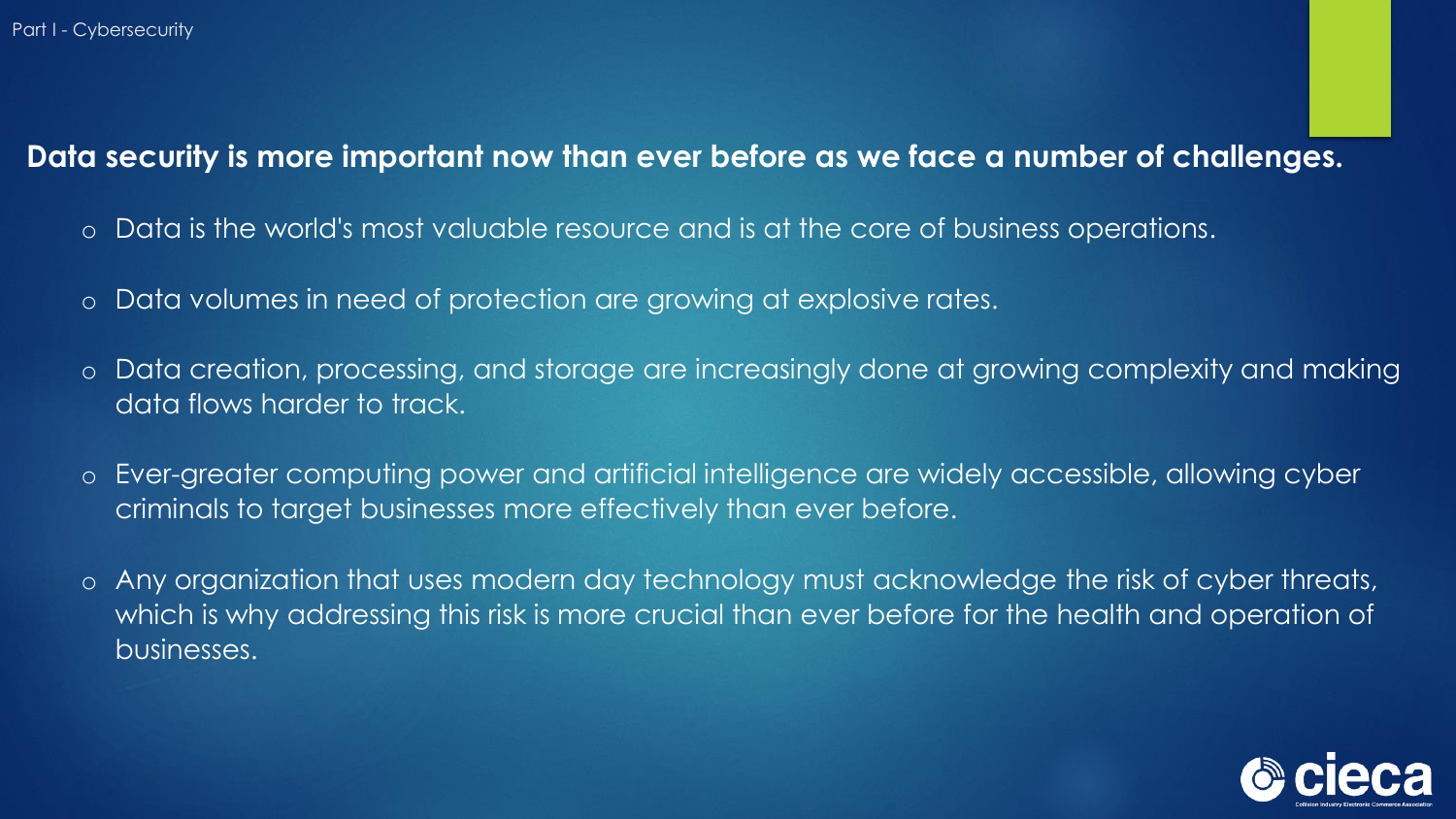## **Breaking down "The Data"**



#### **Two types of data:**

#### **1. Personal Identifiable Information**

*Any data that can be used to identify a specific individual. Technology has expanded the scope of PII considerably. It can include an IP address, login IDs, social media posts, or digital images. Geolocation, biometric, and behavioral data can also be classified as PII.*

#### **2. Machine-to-Machine**

*Any data that is produced from the direct communication between multiple devises using any communication channel.* 

**…each have their own set of standards and best practises.** 

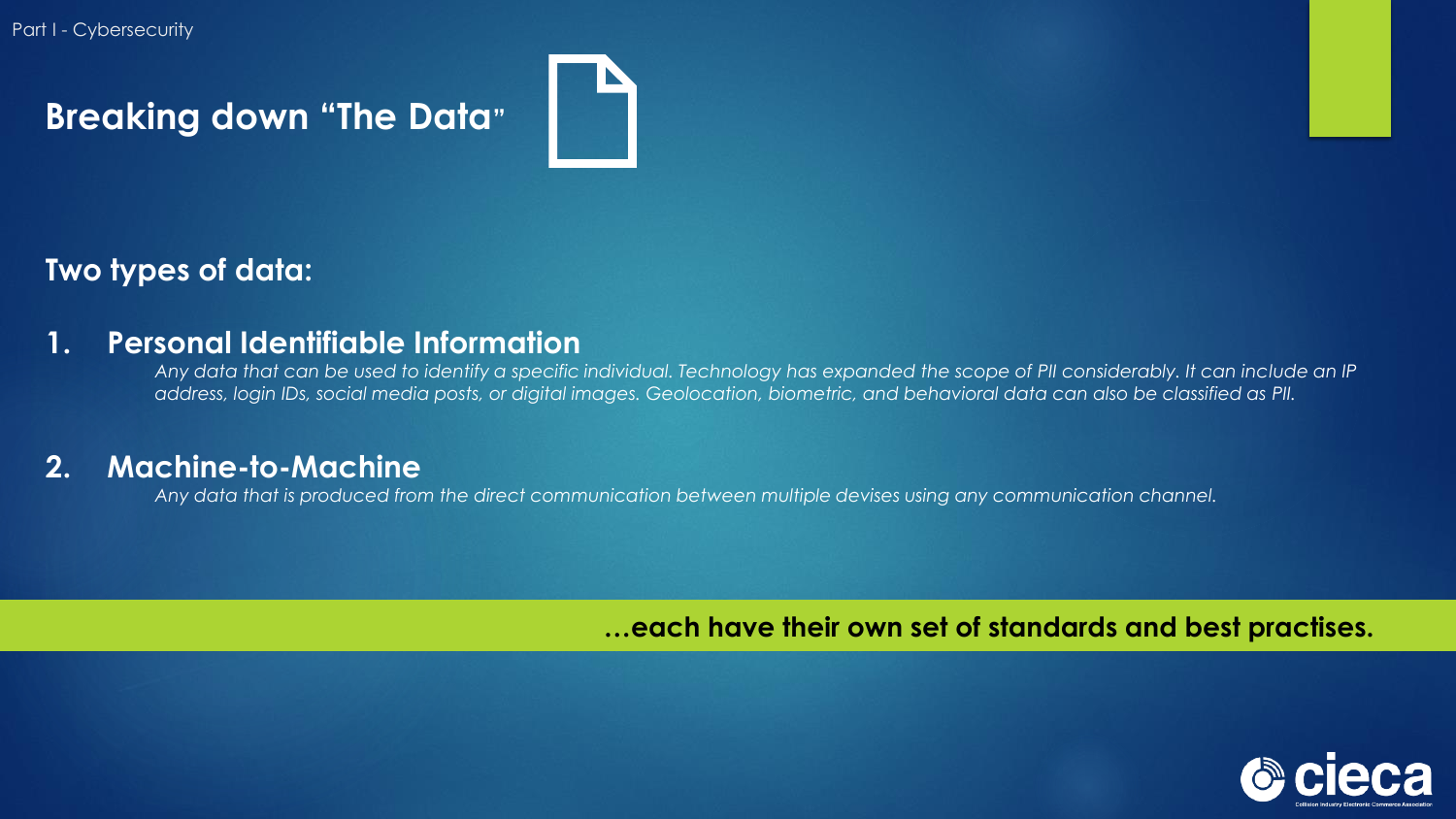## But what about our industry… how does this affect us?

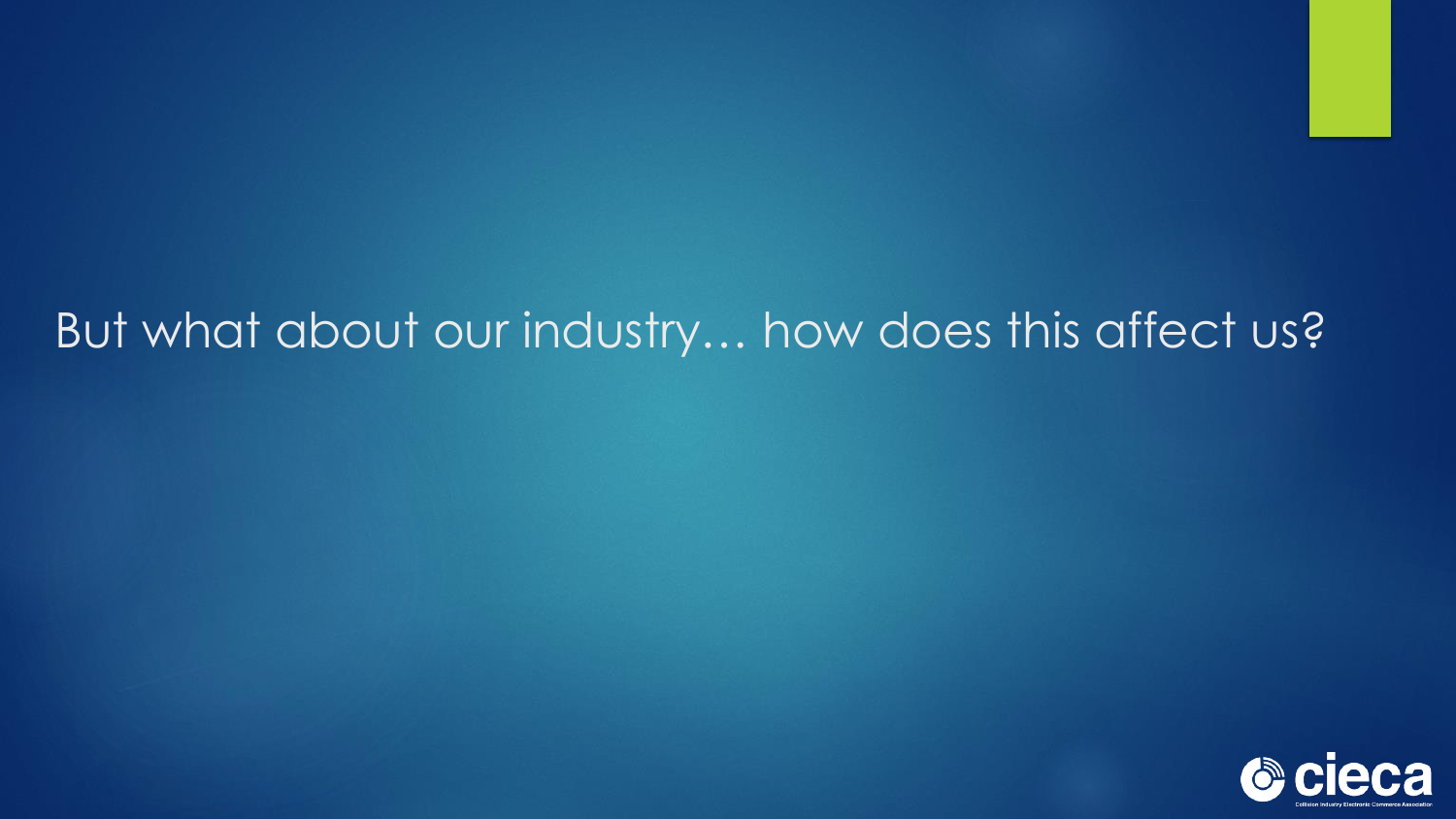## **Collision Industry Data Usage:**

- Both PII and Machine-to-Machine data are at risk.
- Various producers and consumers of data.
- We have an evolving ecosystem of data movement.
- No clear ownership of data.
- More and more connected devices.



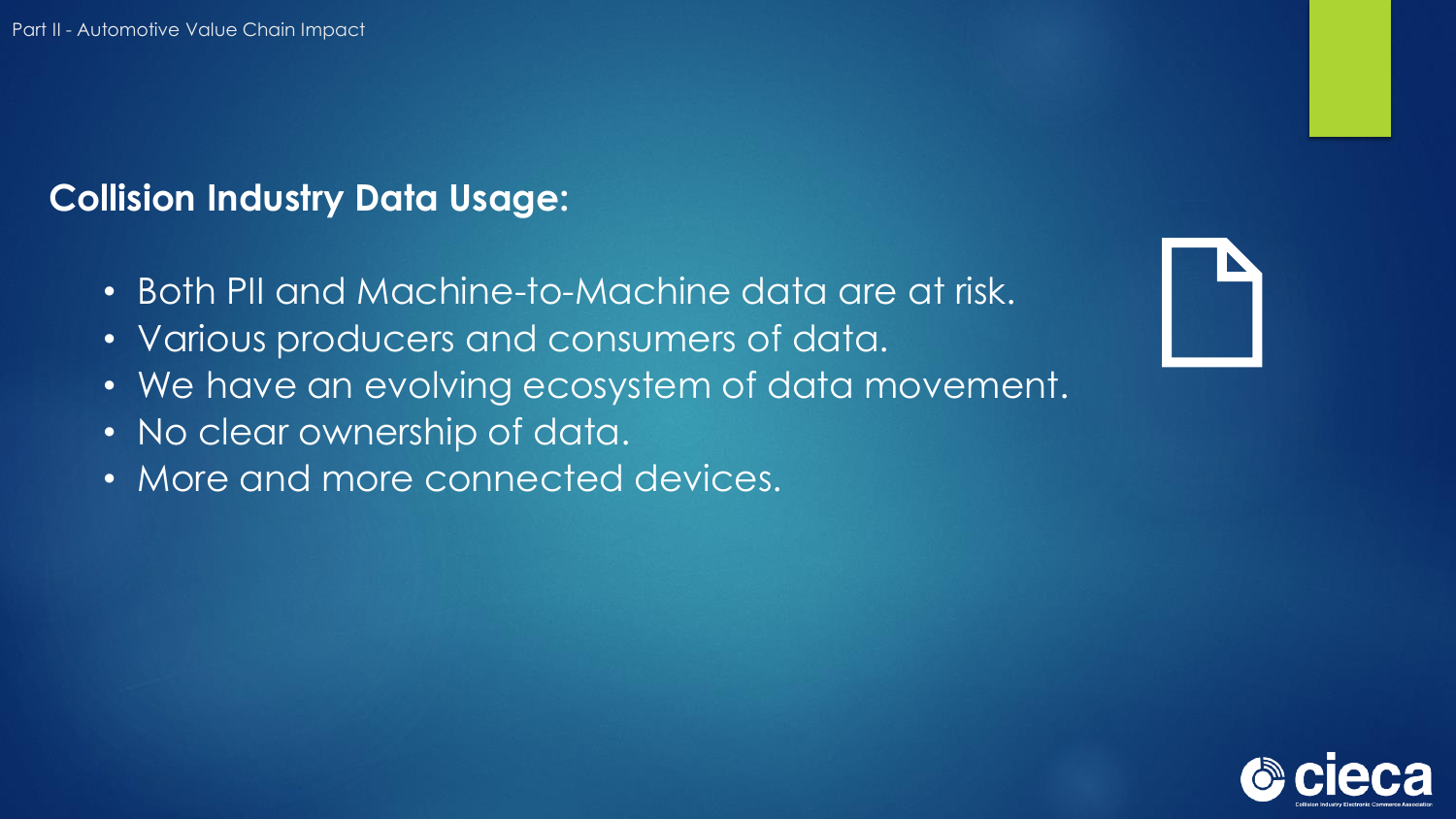#### **What about the buzz around GDPR and Data Privacy?**

**GDRP = General Data Protection Regulation**

#### **Protection Principles:**

- **1. Lawfulness, fairness, and transparency:** Processing must be lawful, fair, and transparent to the data subject.
- **2. Purpose limitation**: You must process data for the legitimate purposes specified explicitly to the data subject when you collected it.
- **3. Data minimization**: You should collect and process only as much data for the purposes specified.
- **4. Accuracy:** You must keep personal data accurate and up to date.
- **5. Storage limitation**: You may only store personally identifying data for as long as necessary for the specified purpose.
- **6. Integrity and confidentiality**: Processing must be done in such a way as to ensure appropriate security
- **7. Accountability**: The data controller is responsible for being able to demonstrate GDPR compliance.

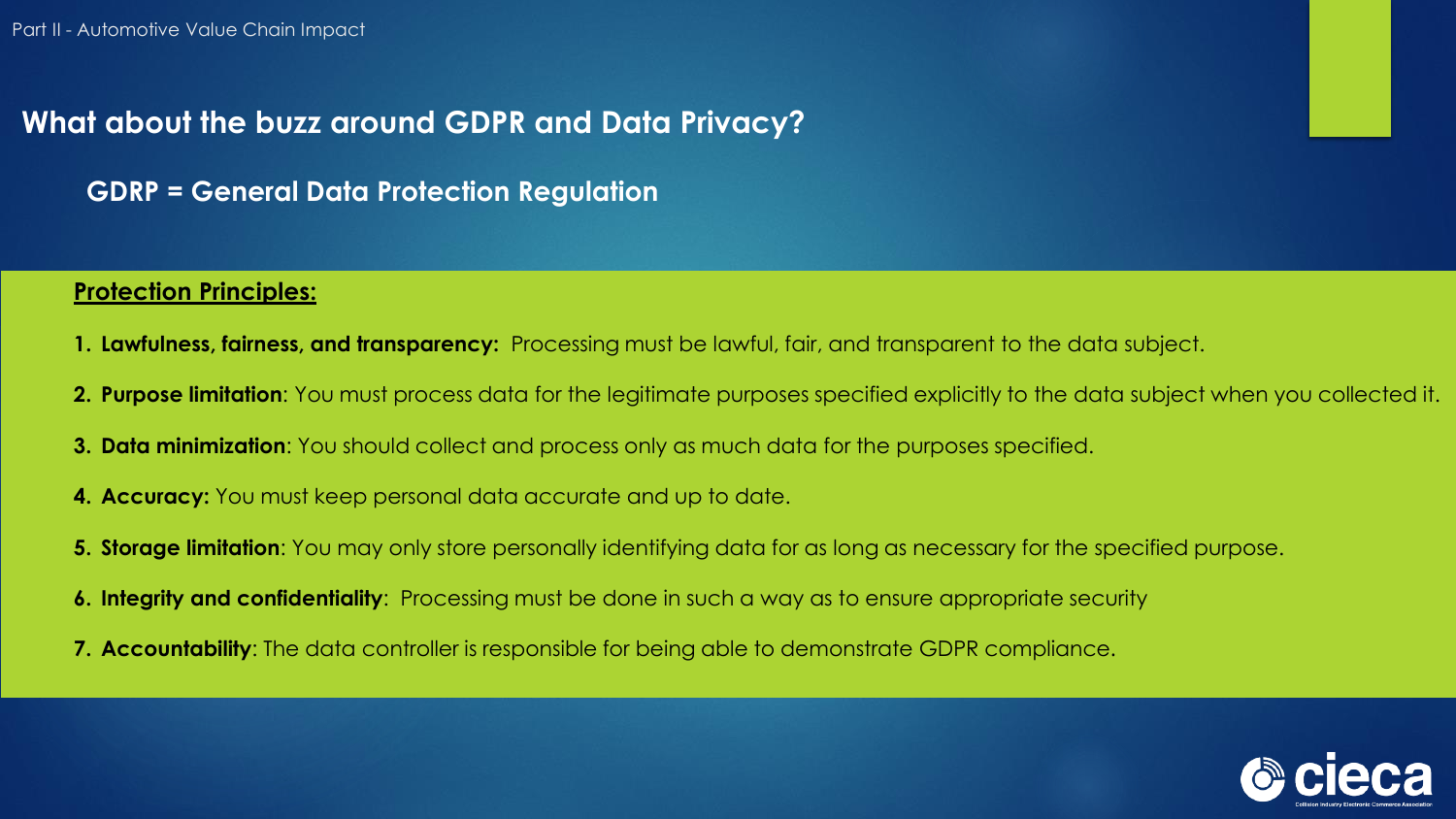

**Information translated into a form that is efficient for movement or processing.**



## *Cyber Security*

**What you do to protect unauthorized access/use of the data.**

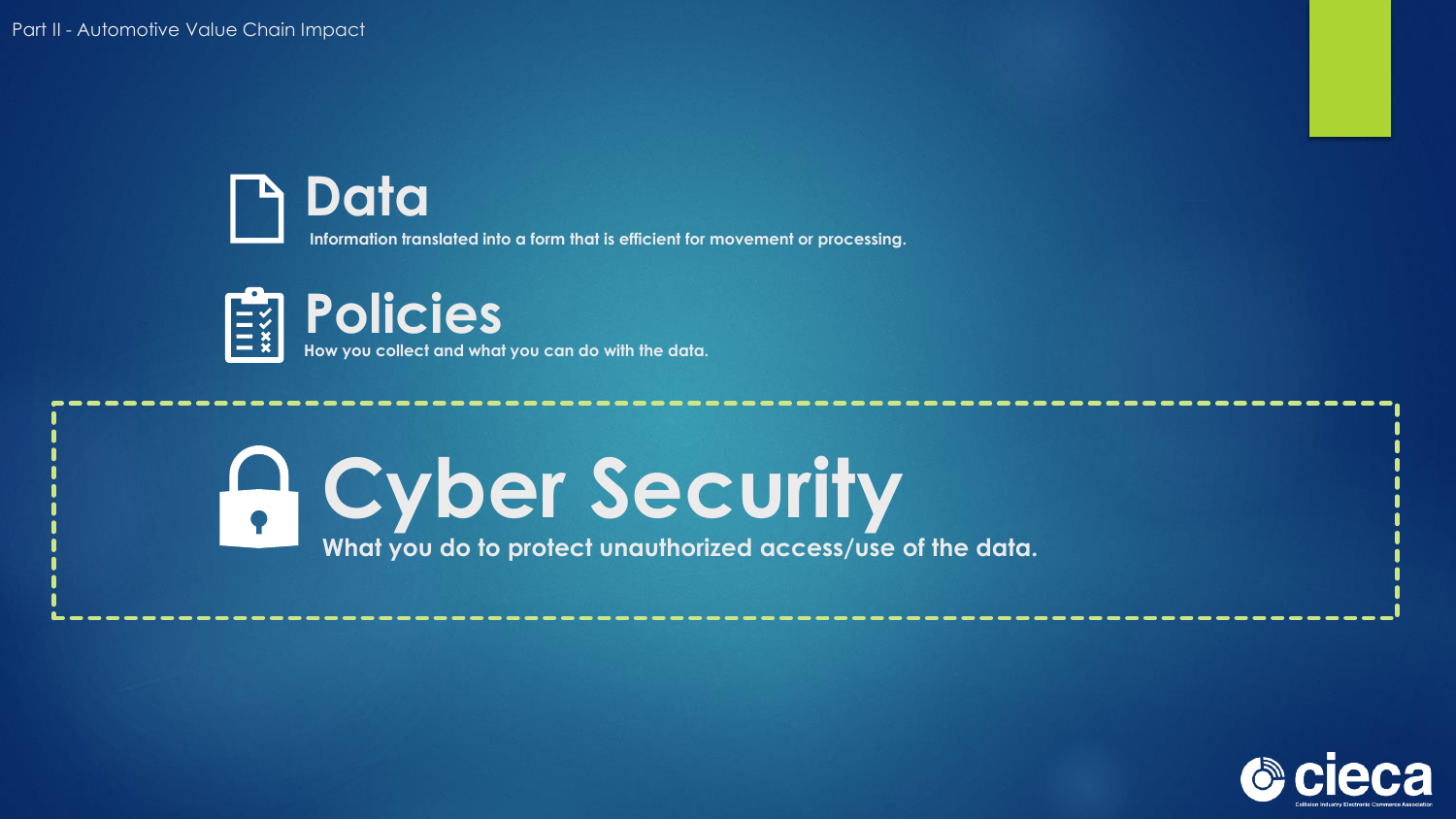## Hacking used to be for fun, now it is for profit. How do we protect ourselves?

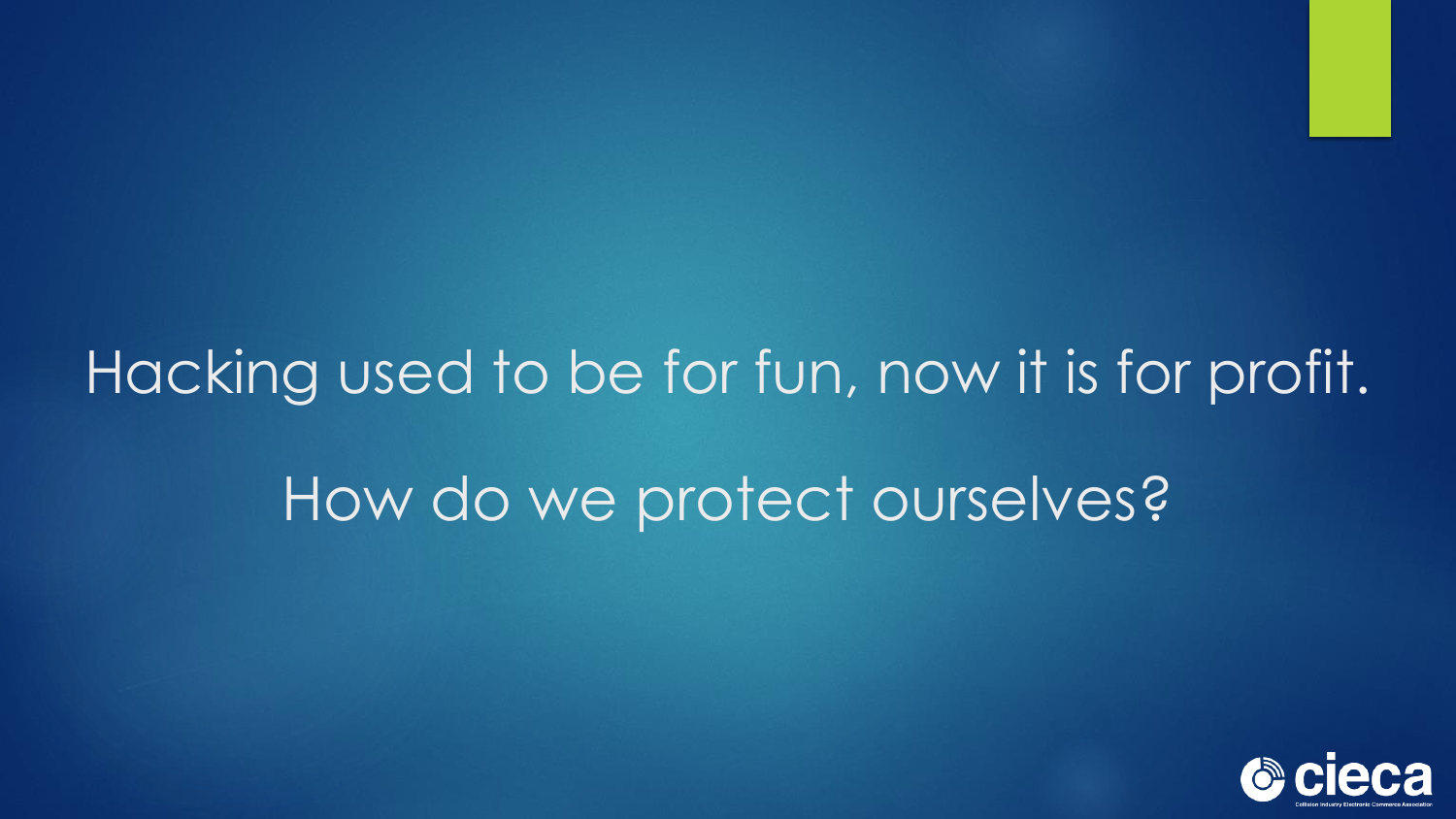#### **Recent Relevant Breaches**

#### **HOW:**

- One leaked folder exposed 91 sensitive databases.
- An update was needed to a tool they used internally for development purposes.
- Required all employees to complete and update to an internal program they use.
	- 0/170 employees completed the update.

#### **WHAT:**

• Names, addresses, phone numbers, email addresses, IP addresses, automobile details, VIN numbers, car service records, damage claims, hashed passwords, text and email messages with clients.

#### **PURPOSE:**

- Insurance scams, with criminals using personally identifiable information, damage claims, extended car details, and dealer and warranty information to target insurance companies and policyholders.
- Details can be used to break into other platforms such as bank accounts, personal email accounts, and corporate systems.

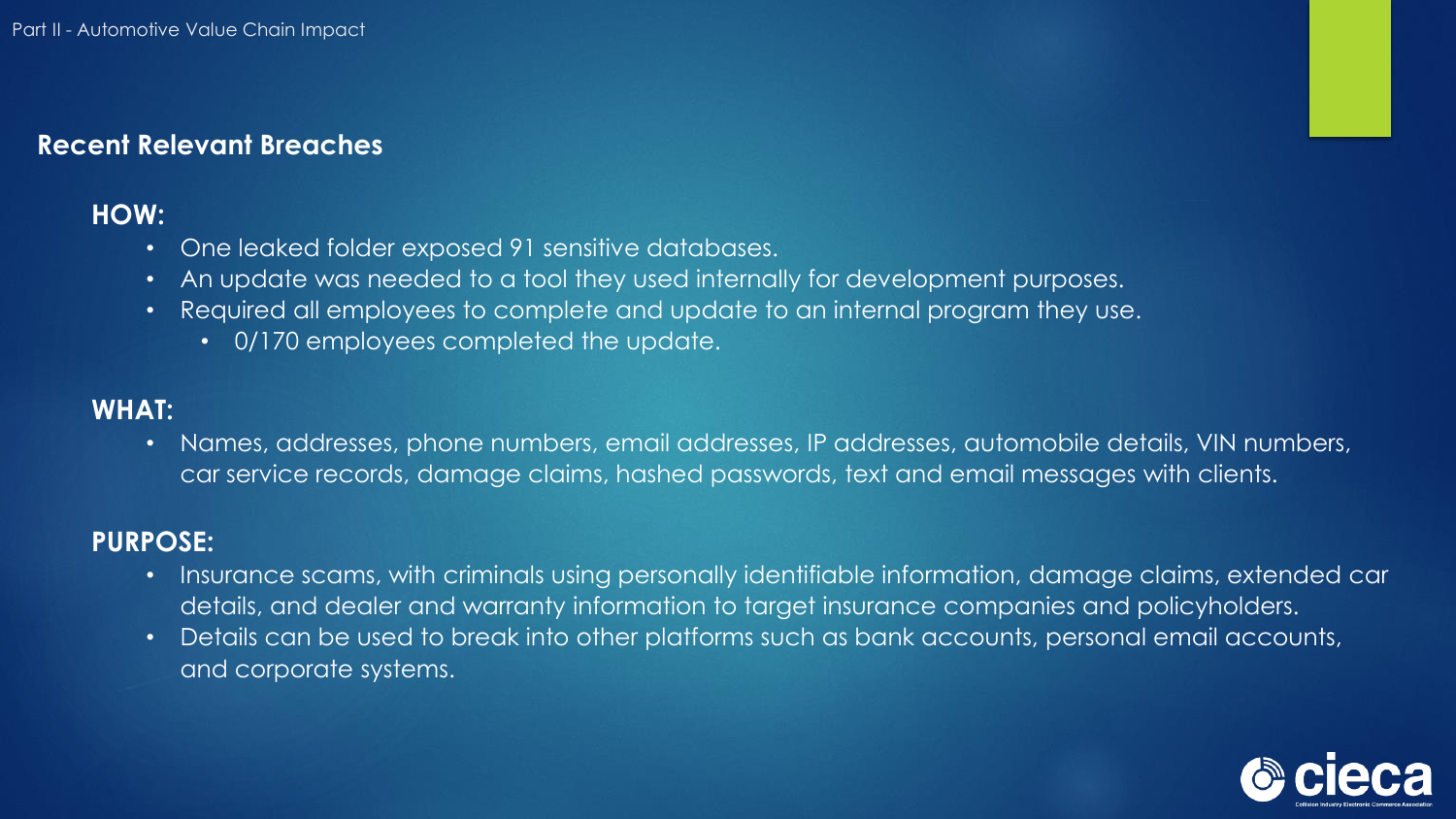## Breaches are going to happen…



## …readiness is a choice!

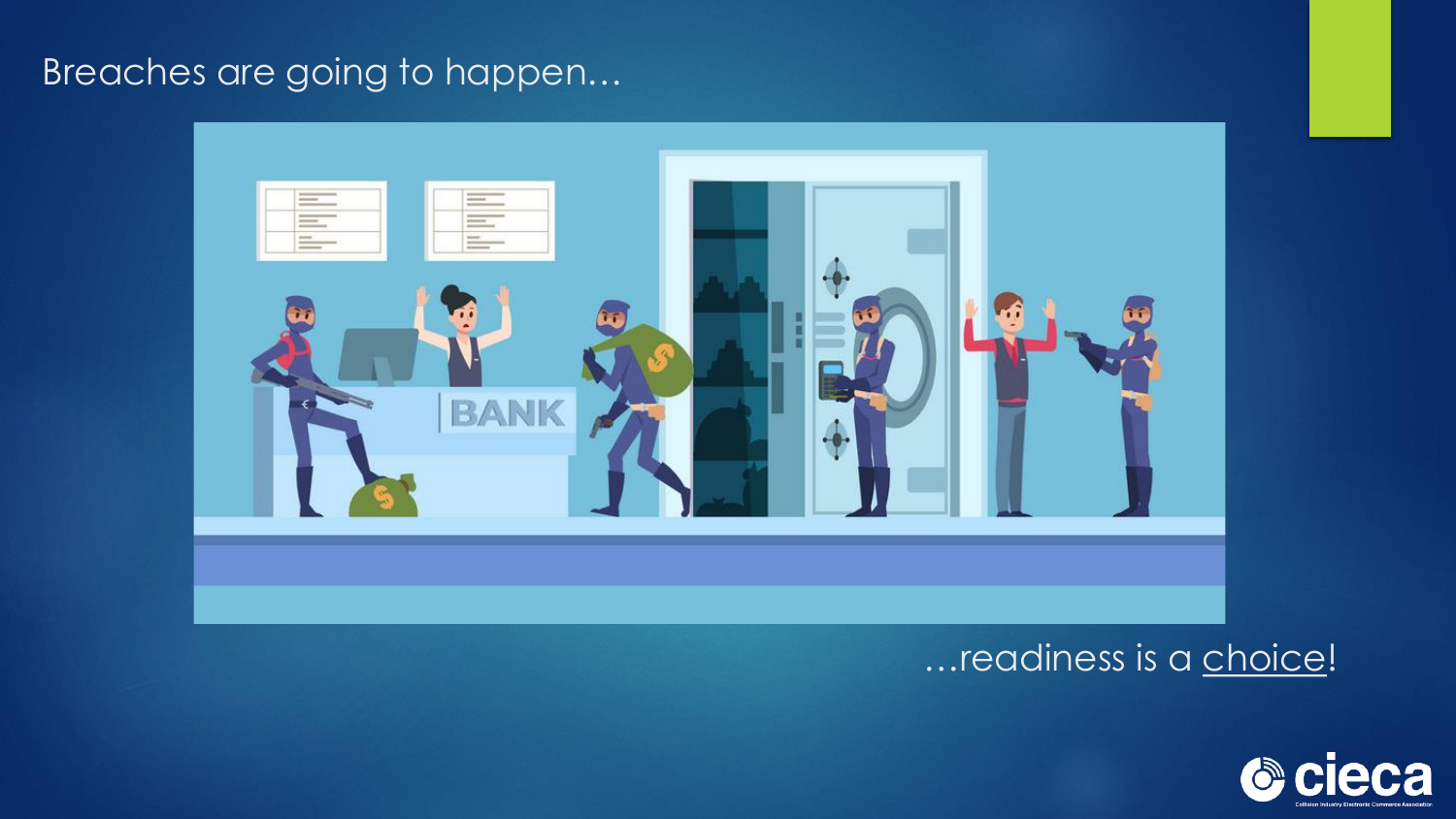

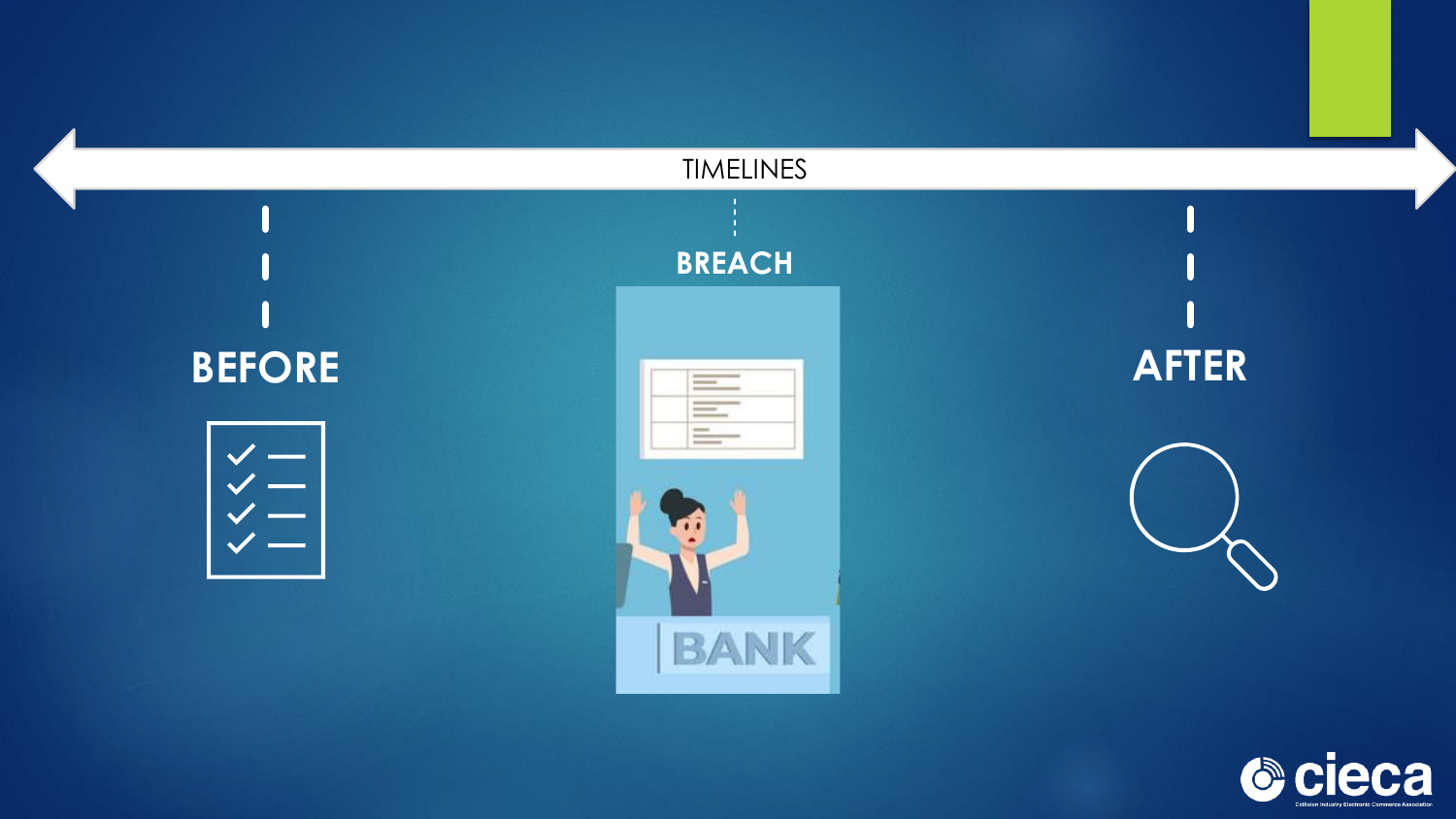#### **BEFORE: Protecting "The Data" with Cybersecurity**

Invest & Implement a Cybersecurity program company-wide. o On-going awareness with all employees (culture). o Incident response plan. Figure out what framework you are going to use. Implement solid product release processes. Cyber Insurance. o Do not hide behind cheap insurance policies.

Audit your plan, and record metrics.

**…this is the next health and safety.** 

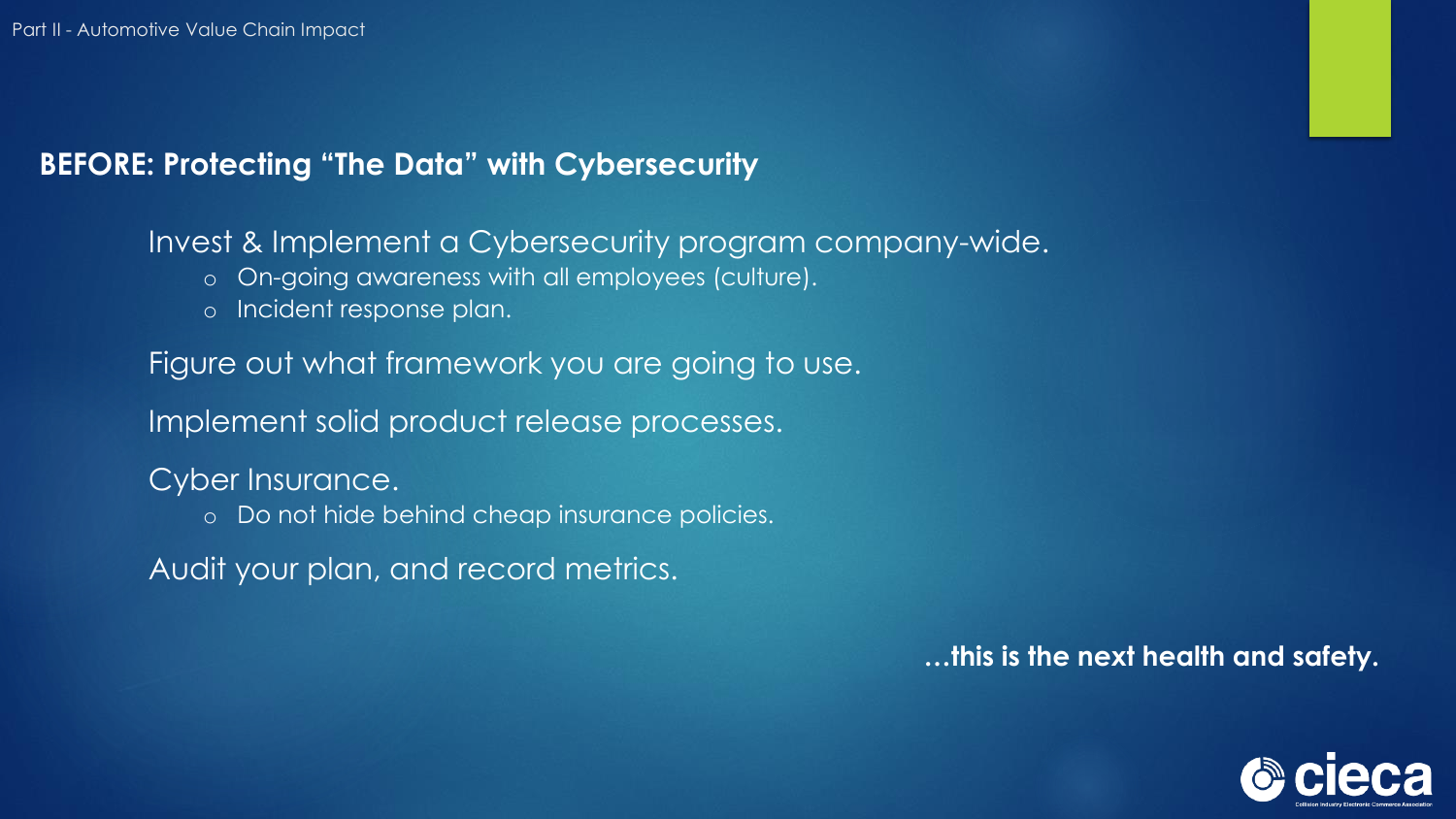#### **AFTER: Further-Protecting "The Data" with Cybersecurity**

Speed of response?

Execution of incident response plan.

Mitigation efforts towards what was not mitigated before.

Communication plan.

Designated roles for communication execution.

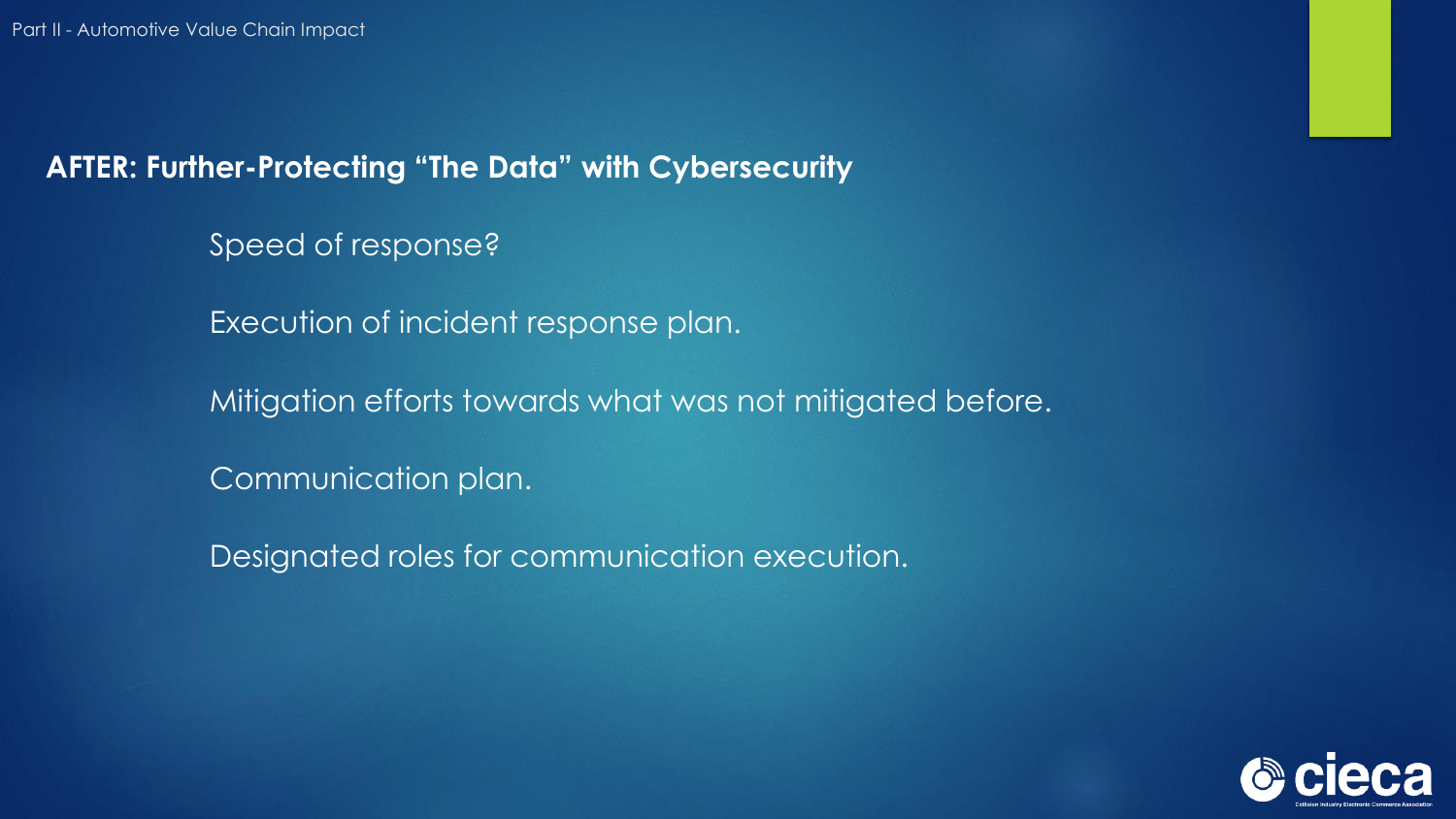That was a lot to take in, what should we be doing to ensure we protect our industry and ensure future sustainability?

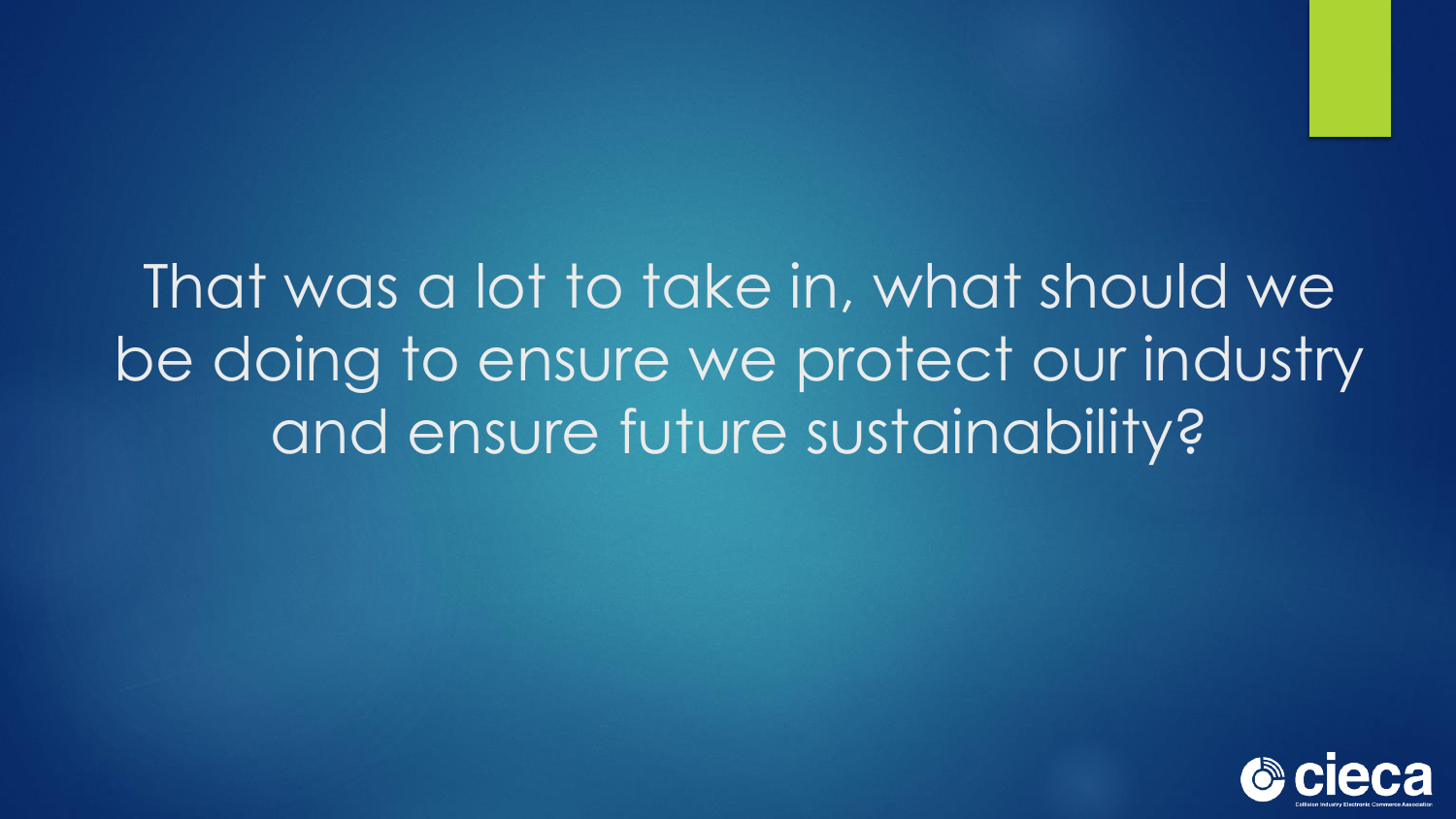**Steps towards prevention**.

## **Implement a Framework**

## NIST Cyber Security Framework

or ISO 2700x

Designed and updated regularly to anticipate advances in technologies and future challenges.

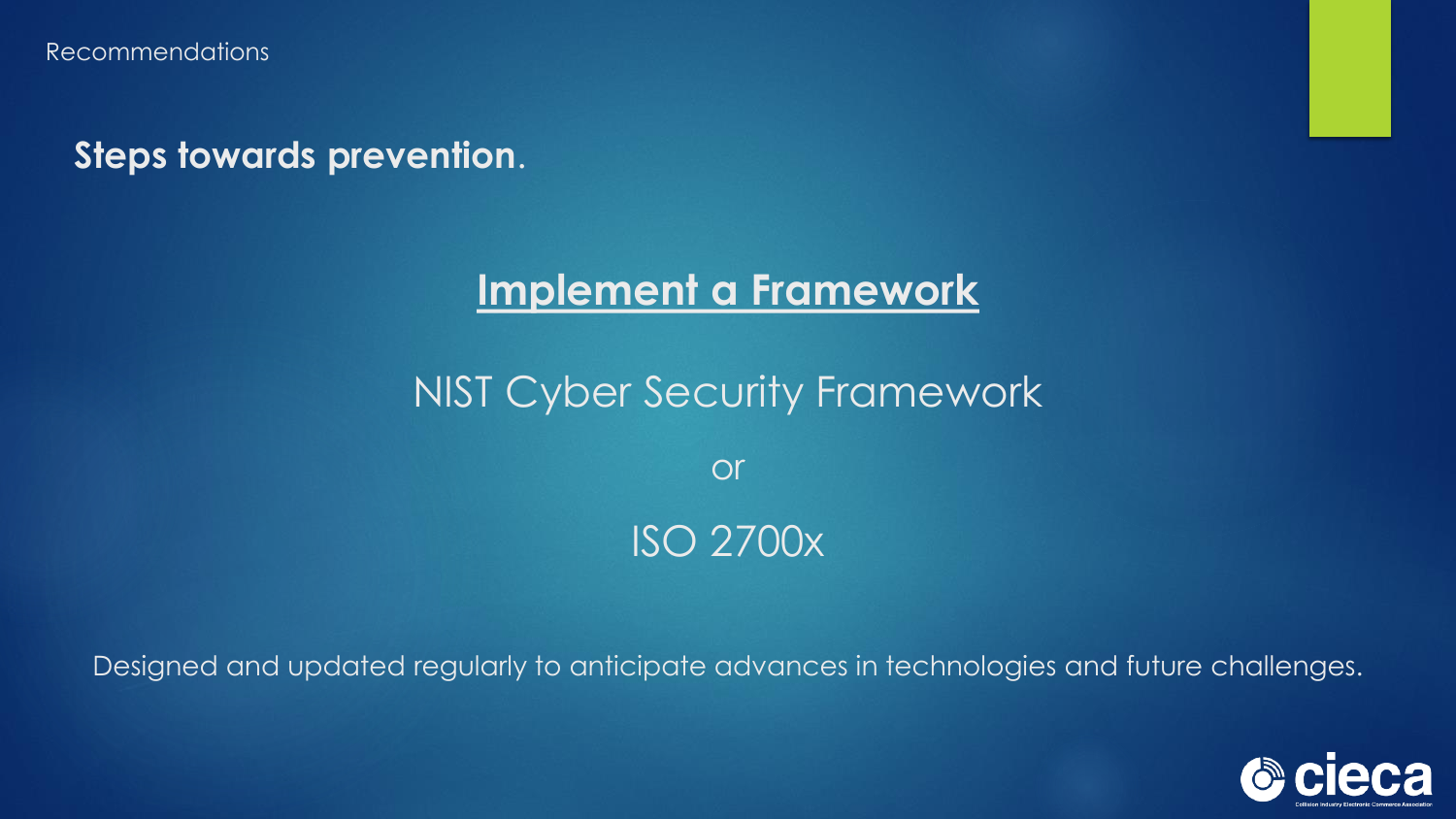## Recommendations

## **The Why:**

By law, data needs to be protected.

• Poor practices lead to lawsuits and potentially heavy fines.

#### Cybersecurity framework is not QA.

• This is a collective effort that requires segregated duties.

Technology organizations need proactive protective control.

- Vulnerability analysis that are completed in staging, not in production.
- CISO or Security Roles are identified, and those team members have final signoff.

It doesn't matter about the size of your organization, steps and measures need to be put in place and enforced.

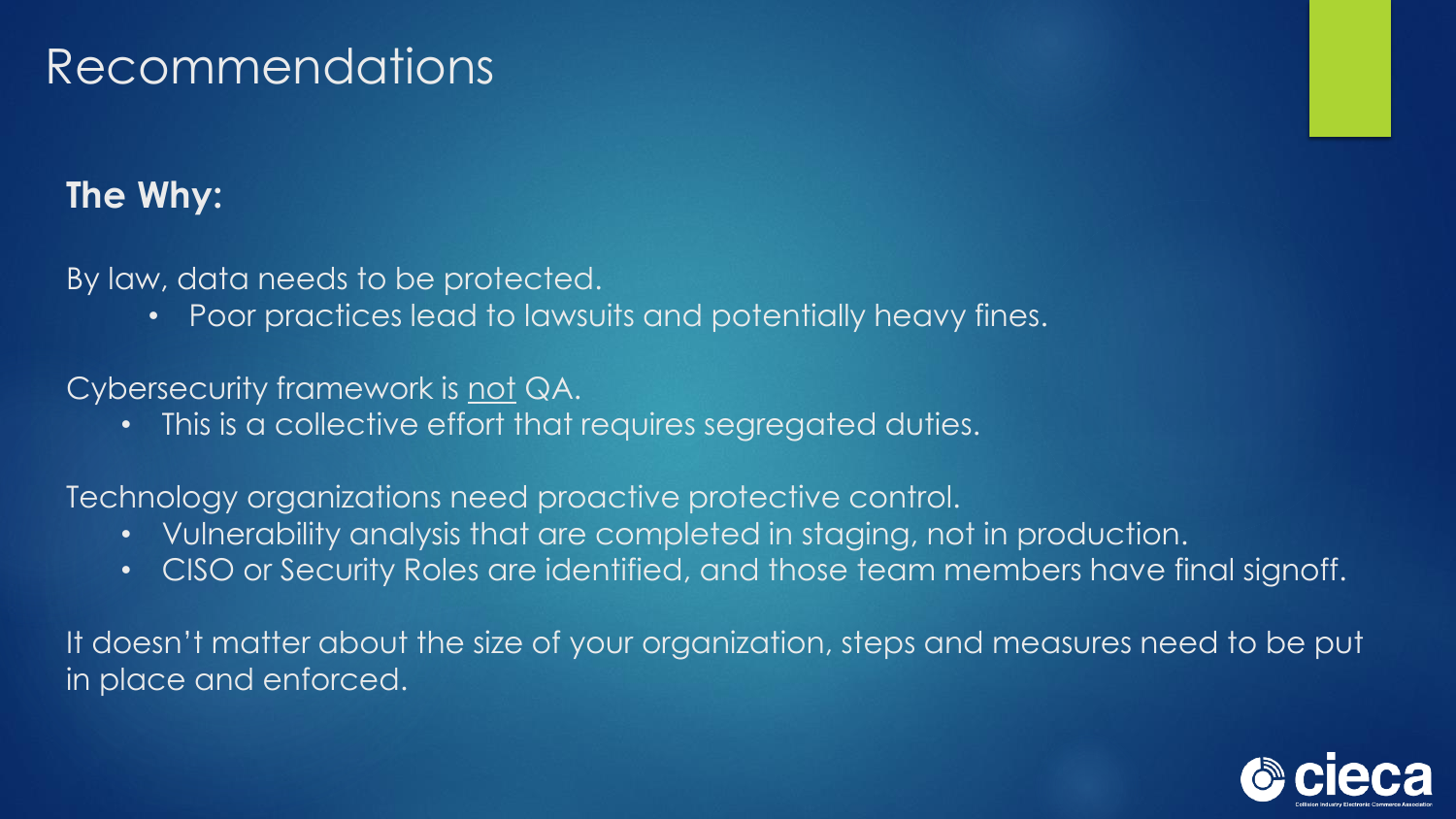## Recommendations

## The CARE Standard for Cybersecurity

|  | <b>Consistent:</b> Do your controls work the same way over time?                             |
|--|----------------------------------------------------------------------------------------------|
|  | Adequate: Do you have satisfactory and acceptable controls in line with business need?       |
|  | Reasonable: Do you have appropriate, fair, and moderate controls?                            |
|  | Effective: Do you test these controls, and through testing, does it produce desired results? |

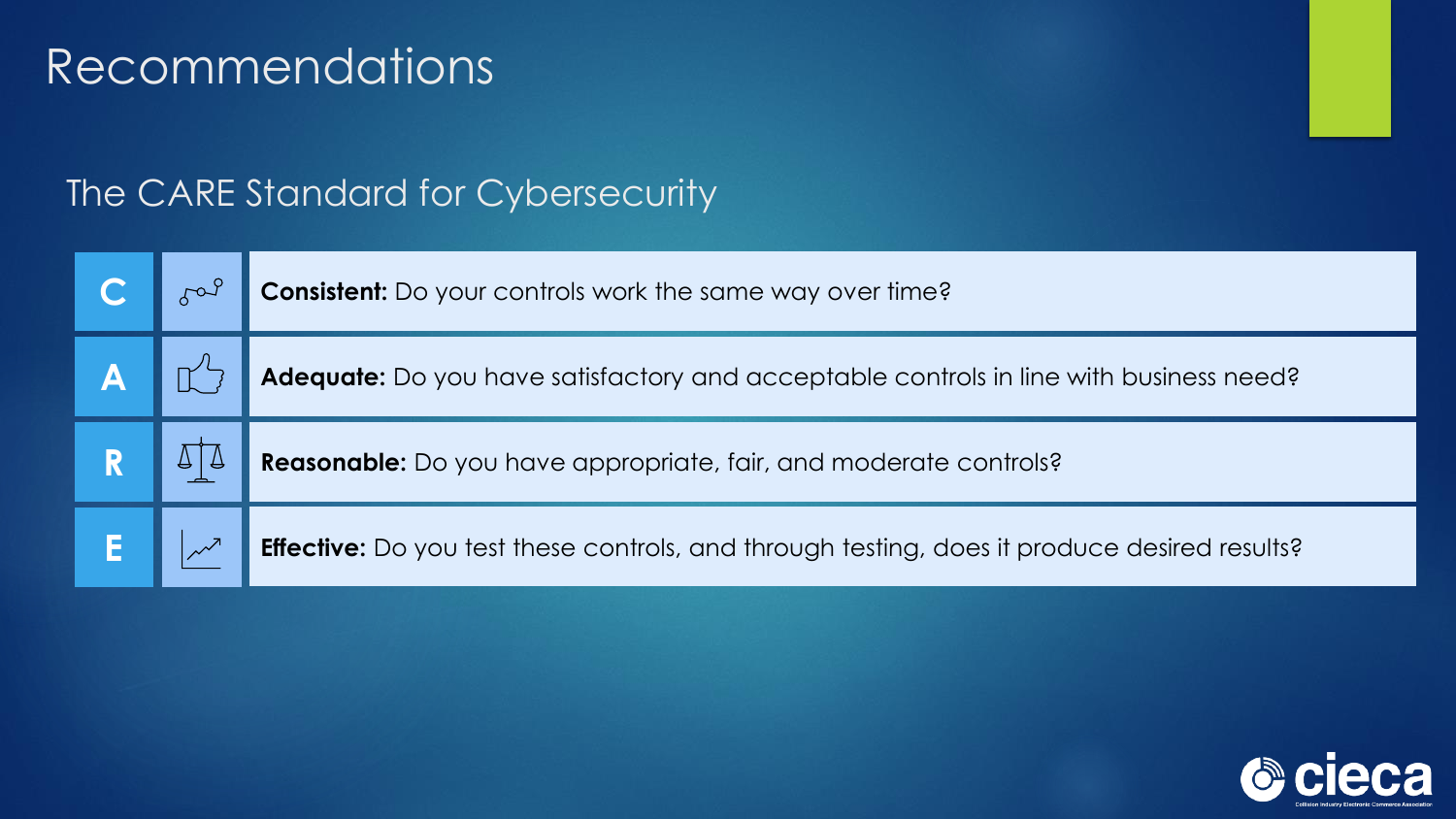## The real question…

How might we fulfil our corporate social responsibility as it relates to cybersecurity by making it fundamental in our respective business cultures resulting in a collaborative industry strength.

…security and data privacy will become like health and safety standards.

## Remember, it's not the technology that is the risk, it's the people.